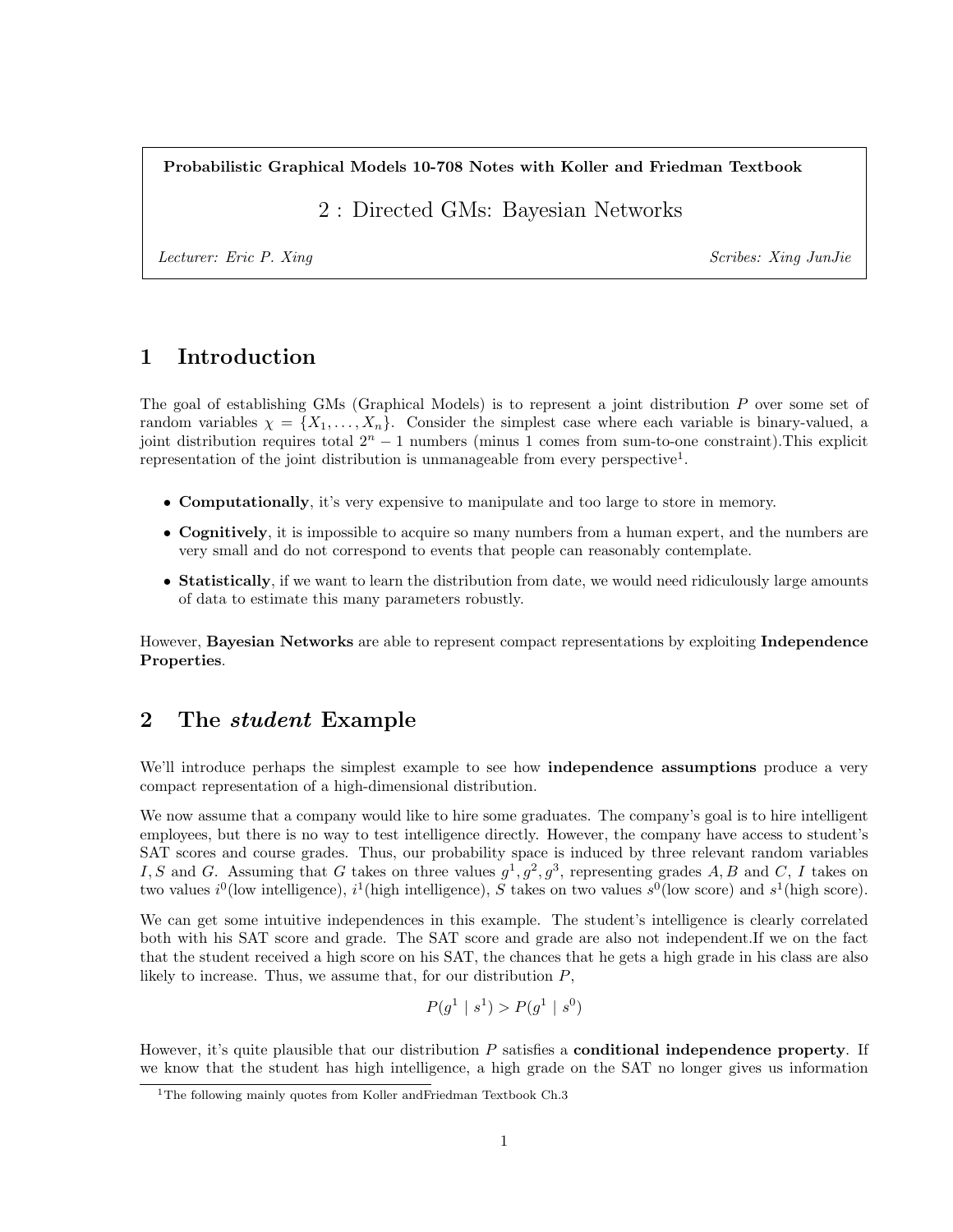

Figure 1: Simple Bayesian networks for the student example

about the students performance in the class. That is:

$$
P(g \mid i^1, s^1) = P(g \mid i^1)
$$

Generally, we may assume that

$$
P \models (S \perp G \mid I)
$$

Note that this independence holds only if we assume that student's intelligence is the only reason why his grade and SAT score might be correlated, which means that it assumes that there is no correlations due to other factors. These assumptions are also not "True" in any formal sense of word, and they are often only approximations of our true beliefs.

As in the case of marginal independence, conditional independences allows us to provide a compact specification of the joint distribution. The compact representation is based on a very natural alternative parameterization. By simple probabilistic reasoning, we have that

$$
P(I, S, G) = P(S, G | I)P(I).
$$

But now, the conditional independence assumption implies

$$
P(S, G | I) = P(S | I)P(G | I).
$$

Hence, we have that

 $P(I, S, G) = P(S | I)P(G | I)P(I)$ 

Thus, we have factorized the joint distribution  $P(I, G, G)$  as a product of three conditional probability distributions (CPDs). This factorization immediately leads us to the desired alternative parameterization. Together with  $P(I), P(S | I), P(G | I)$ , we can specify the joint distribution. For example,  $P(i^1, s^1, g^2)$  $P(i^1)P(s^1 | i^1)P(g^2 | i^1).$ 

We note that this probabilistic model would be represented using the Bayesian network shown in Figure 1.

In this case, the alternative parameterization is more compact than the joint. We now have three binomial distributions  $-P(I)$ ,  $P(S | i^1)$  and  $P(S | i^0)$ , and two three-valued multinomial distributions  $-P(G | i^1)$ and  $P(G | i<sup>0</sup>)$ . Each of the binomials requires one independent parameter, and each three-valued multinomial requires two independent parameters, for a total of seven  $(3 \times (2 - 1) + 2 \times (3 - 1))$ . By contract, our joint distribution has twelve entries, so that eleven independent parameters.

# 3 Bayesian Networks

Bayesian networks build on the intuition as the naive Bayes model by exploiting conditional independence properties in order to allow a compact and natural representation.However, they are not restricted to the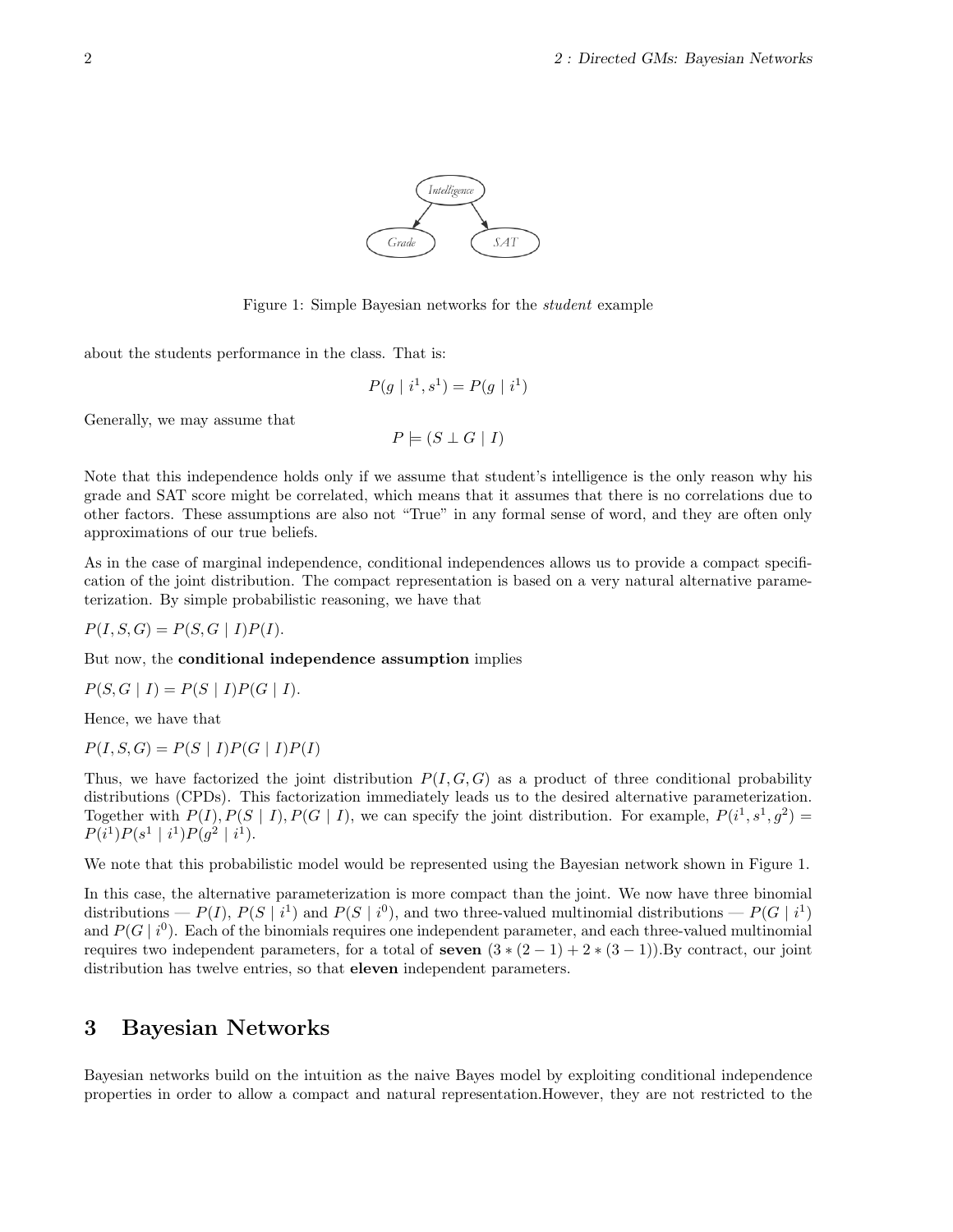

Figure 2: Factorize example graph

strong independence assumptions naive Bayes model makes.

The core of the Bayesian network representation is a directed acyclic graph (DAG), whose nodes are the random variables in our domain and whose edges correspond, intuitively, to direct influence of one node on another.

We can view the graph in two ways:

- a data structure that provides the skeleton for representing a joint distribution compactly in a factorized way.
- a compact representation for a set of conditional independence assumptions about a distribution.

### 3.1 Factorization Theorem

Given a DAG, the most general form of the probability distribution that is **consistent** with the graph factors according to "node given its parents":

$$
P(X) = \prod_{1=1:d} P(X_i \mid X_{\pi_i})
$$

where  $X_{\pi_i}$  is the set of parent node of  $x_i$ , and d is the number of nodes. See Figure 2 for an example. This graph can be factorized and represented as follows:

 $P(X_1, X_2, X_3, X_4, X_5, X_6, X_7, X_8) =$  $P(X_1)P(X_2)P(X_3 | X_1)P(X_4 | X_2)P(X_5 | X_2)P(X_6 | X_3, X_4)P(X_7 | X_6)P(X_8 | X_5, X_6)$ 

### 3.2 Local Structures and Independences

Graphical models have three fundamental local structures that composes bigger structures.

• Common parent Fixing  $B$  decouples  $A$  and  $C$ . When two variables  $A$  and  $C$  have a common parent B, conditional independence  $A \perp C \mid B$  holds.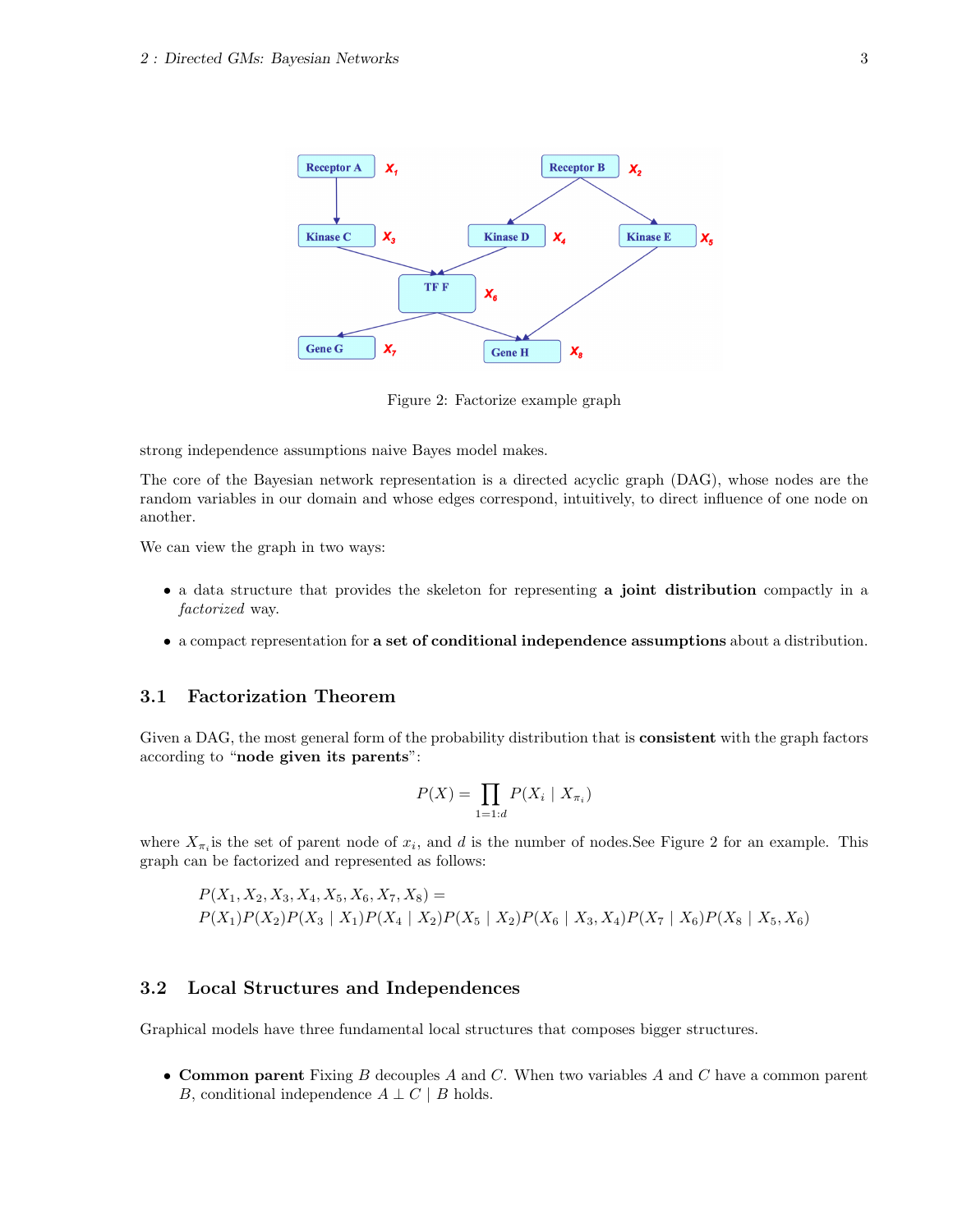- Cascade Knowing  $B$  decouples  $A$  and  $C$ . When a middle node in a cascaded three random variables is known, a conditional independence  $A \perp C \mid B$  holds.
- V-structure If C is not observed, then A and B are independent. However, if it is given, then the independence is lost. (A and B are not independent given C). In this case, A and B are marginally independent.

The unintuitive V-structure can be described by a simple example. Suppose  $A = \text{clock}$  on tower,  $B = \text{traffic}$ jam on Eric's way to campus, and  $C =$  Eric on time for class. If Eric is not on time and the clock is on time, then our belief that  $B$  occurred is higher.

### 4 I-maps

**Definition 4.1** Let P be a distribution over X. We define  $I(P)$  to be the set of independence assertions of the form  $(X \perp Y \mid Z)$  that hold in P.

**Definition 4.2** Let K be an any graph object associated with a set of independences  $I(K)$ . Then K is an  $I - map$  for a set of independences I if  $I(K) \subseteq I$ 

For example, if a graph  $K$  is totally connected, then every pair of variables are dependent, more formally,  $I(K) = \emptyset \subset P$ . A complete graph is "useless", since it does not give any knowledge about the structural.

#### 4.1 Facts about I-maps

For G to be an I-map of P, it is necessary that G does not mislead us regarding independences in P. In other words, any independence that  $G$  asserts must also hold in  $P$ , but conversely,  $P$  may have additional independences that are not reflected in G.



Figure 3: I-map example

Example:

Consider a joint probability space over two independent random variables  $X$  and  $Y$ . There are three possible graphs (as shown in Figure 3) over these two nodes:  $G_{\emptyset}$ , which is a disconnected pair X Y;  $G_{X\to Y}$ , which has the edge  $X \to Y$ ; and  $G_{X\to Y}$ , which contains  $Y \to X$ . The graph  $G_{\emptyset}$  encodes the assumption that  $(X \perp Y)$ . The latter two encode no independence assumptions.

Consider following two distributions: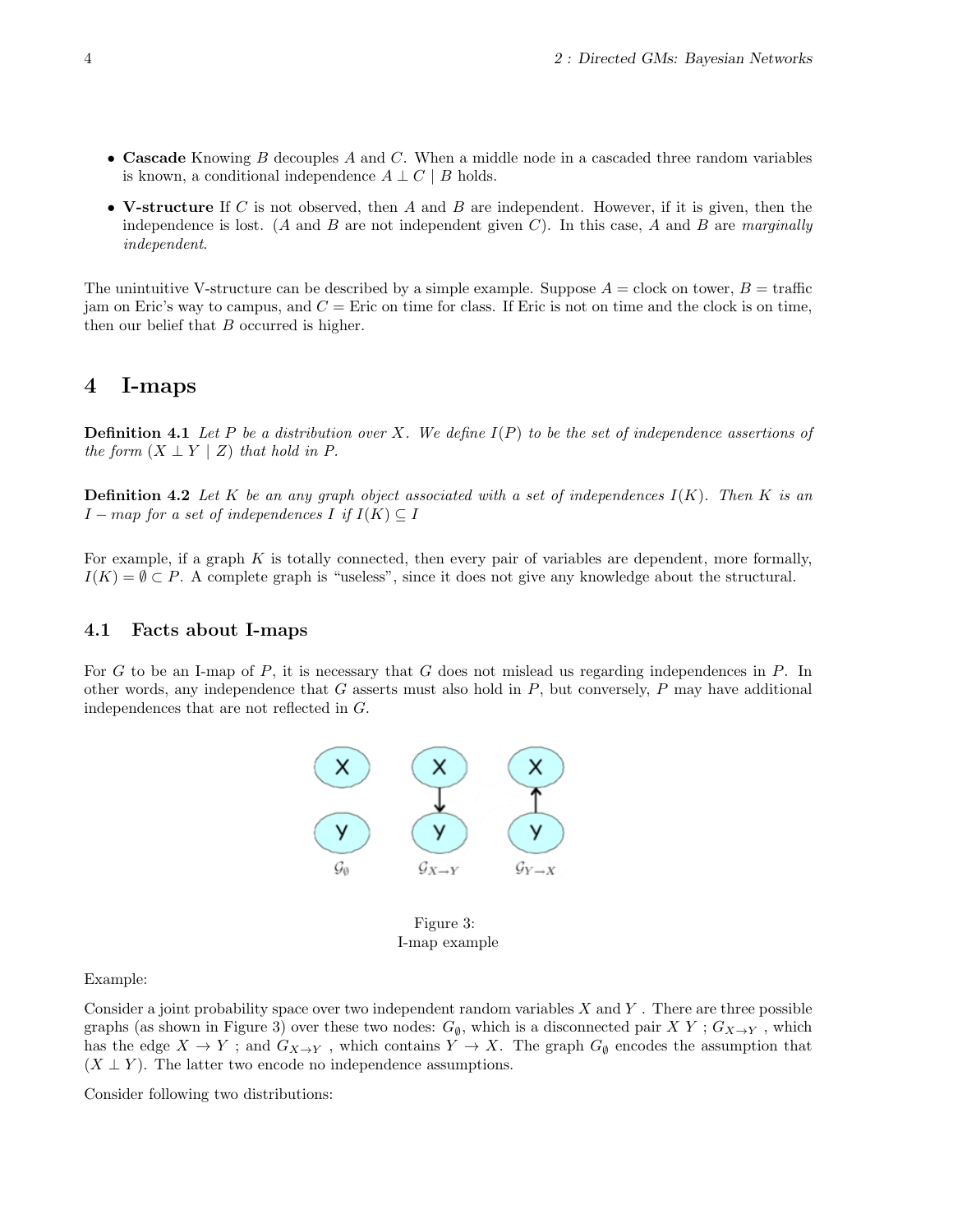|                  |                           | (X, Y)     |                  |                  |           |
|------------------|---------------------------|------------|------------------|------------------|-----------|
| $x^0$            | $\boldsymbol{u}$          | 0.08       | $\boldsymbol{x}$ | $\overline{u}$   | .4        |
| $x^0$            | $\boldsymbol{\mathit{u}}$ | $\rm 0.32$ | $x^0$            | Y                | $\rm 0.3$ |
| $\boldsymbol{x}$ | $y^0$                     | $\rm 0.12$ | $\boldsymbol{x}$ | $y^{\mathsf{U}}$ | 0.2       |
| $\boldsymbol{x}$ | $\overline{u}$            | $\rm 0.48$ | $\boldsymbol{x}$ | $\boldsymbol{y}$ |           |

In the example on the left, X and Y are independent in P; for example,  $P(x^1) = 0.48 + 0.12 = 0.6$ ,  $P(y^{1}) = 0.8$ , and  $P(x^{1}, y^{1}) = 0.48 = 0.60.8$ . Thus,  $(X \perp Y) \in I(P)$ , and we have that  $G_{\emptyset}$  is an I-map of P. In fact, all three graphs are I-maps of P:  $I(G_{X\to Y})$  is empty, so that trivially P satisfies all the independences in it (similarly for  $G_{Y\to X}$ ). In the example on the right,  $(X \perp Y) \notin I(P)$ , so that  $G_{\emptyset}$  is not an I-map of P. Both other graphs are I-maps of P.

#### 4.2 Local independences

**Definition 4.3** A Bayesian network structure  $G$  is a directed acyclic graph whose nodes represent random variables  $X_1, \ldots, X_n$ . Let  $Pa_{X_i}$  denote the parents of  $X_i$  in G, and NonDescendants<sub> $X_i$ </sub> denote the variables in the graph that are not descendants of  $X_i$ . Then G encodes the following set of **local conditional** independence assumptions  $I_l(G)$ :

For each variable  $X_i$ :  $(X_i \perp \text{NonDescendant}_{X_i} | Pa_{x_i}).$ 

In other words, a node  $X_i$  is independent of any non descendants given its parents.

### 5 D-separation

**Direct connection** The simple case is that X and Y are directly connected via an edge, say  $X \to Y$ . For any network structure G that contains the edge  $X \to Y$ , it is possible to construct a distribution where X and Y are correlated regardless of any evidence about any of the other variables in the network. In other words, if  $X$  and  $Y$  are directly connected, we can always get examples where they influence each other, regardless of Z.



Figure 4: The four possible two-edge trails from  $X$  to  $Y$  via  $Z$ 

Indirect connection Now consider the more complicated case when X and Y are not directly connected, but there is a trail between them in the graph. We begin by considering the simplest such case: a three-node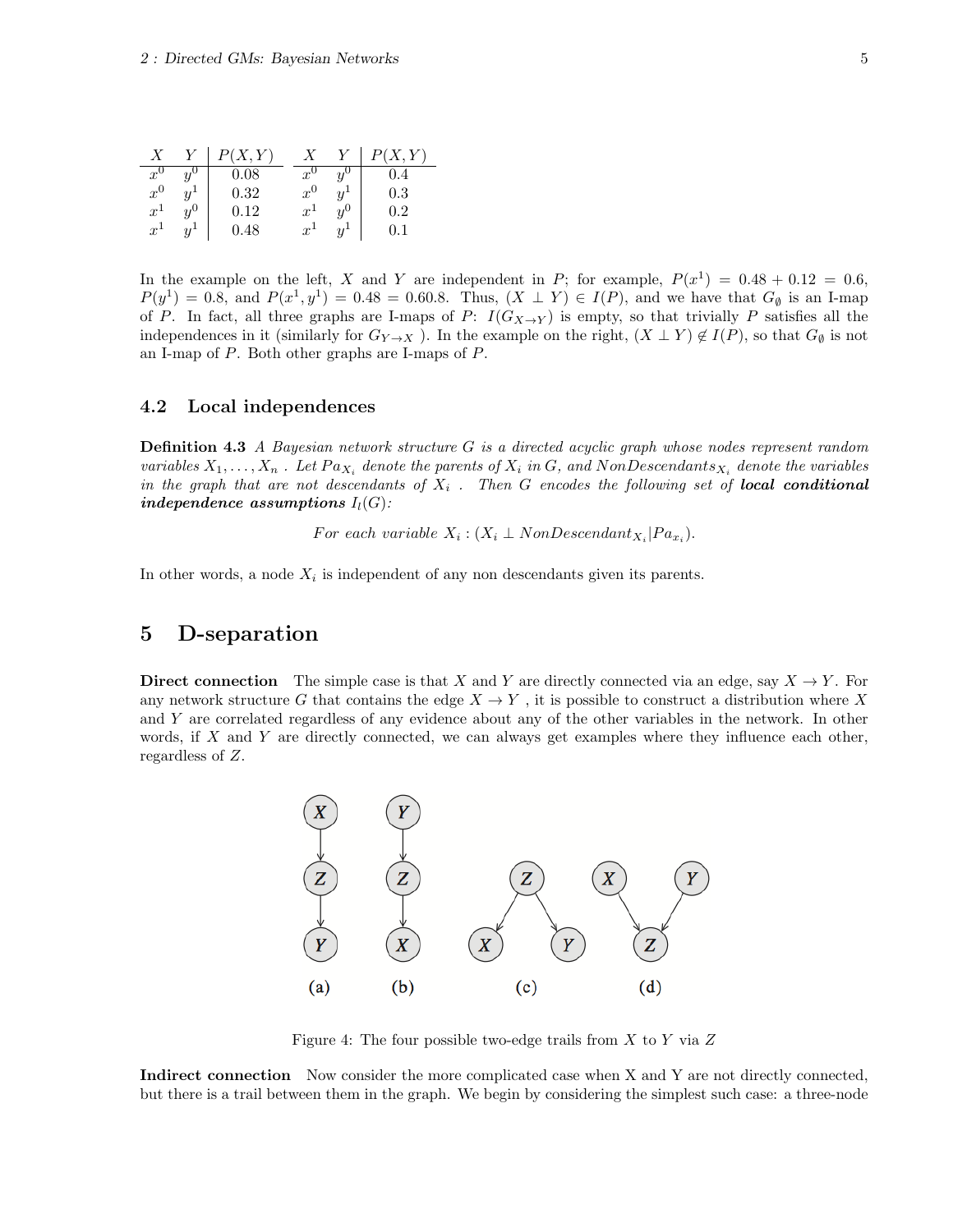network, where X and Y are not directly connected, but where there is a trail between them via Z. It is clear that there are four cases where X and Y are connected via Z, as shown in Figure 4.

- Causal trail  $X \to Y \to Z$ , and evidential trail  $X \leftarrow Y \leftarrow Z$ : active iff Zis not observed. These two is shown in Figure 4  $(a)$ , $(b)$
- Common cause  $X \leftarrow Z \rightarrow Y$ : active iff Z is not observed.
- Common effect  $X \to Z \leftarrow Y$ : active iff Z or one of its descendants is observed.

**Definition 5.1** Let  $X, Y, Z$  be three sets of nodes in G. We say that  $X$  and  $Y$  are d-separated given  $Z$ , denoted  $d - sep_G(\mathbf{X}; \mathbf{Y} \mid \mathbf{Z})$ , if there is no active trail between any node  $X \in \mathbf{X}$  and  $Y \in \mathbf{Y}$  given  $\mathbf{Z}$ . We use  $I(G)$  to denote the set of independences that correspond to d-separation:

 $I(G) = \{ (\mathbf{X} \perp \mathbf{Y} \mid \mathbf{Z}) : d\text{-}sep_G(\mathbf{X}; \mathbf{Y} \mid \mathbf{Z}) \}.$ 

This set is also called the set of **global Markov independences**.

### 6 Soundness and completeness

**Soundness** If a distribution P factorizes according to a graph G, then  $I(G) \subseteq I(P)$ .

Completeness d-separation detects all possible independences.

However, it is important to note that if  $X$  and  $Y$  are not d-separated given  $G$ , then it is not the case that X and Y are dependent given Z in all distributions that factorize over G. For example, consider the graph  $A \rightarrow B$ . Clearly, A and B are dependent. Note that every distribution over A and B factorizes according to this graph, since it is always true that  $P(A, B) = P(A)P(B \mid A)$ . But if we consider the specific distribution give in Table 1, then  $A \perp B$ . However, we can assert that if X and Y are not d-separated given Z, then there is at least one distribution which factorizes according to the graph, and where  $X$  is not independent of Y given Z. Combining this with the above theorems gives us an important result.

$$
\begin{array}{c|cc}\n & b^0 & b^1 \\
\hline\na^0 & 0.4 & 0.6 \\
a^1 & 0.4 & 0.6\n\end{array}
$$

Table 1: The distribution specified in this table factorizes according to the graph  $A \to B$  but A is independent of B.

### 7 Uniqueness of BN

Very different BN graphs can actually be equivalent, in that they encode precisely the same set of conditional independence assertions. For example, the three networks in figure  $4(a)$ , $(b)$ , $(c)$  encode precisely the same independence assumption:  $X \perp Y \mid Z$ . Note that the v-structure network in figure 4(d) induces a very different set of d-separation assertions, and hence it does not fall into the same I-equivalence class as the first three.

**Definition 7.1** Two graph structures  $K^1$  and  $K^2$  over X are I-equivalent if  $I(K^1) = I(K^2)$ . The set of all graphs over  $X$  is partitioned into a set of mutually exclusive and exhaustive I-equivalence classes, which are the set of equivalence classes induced by the I-equivalence relation.